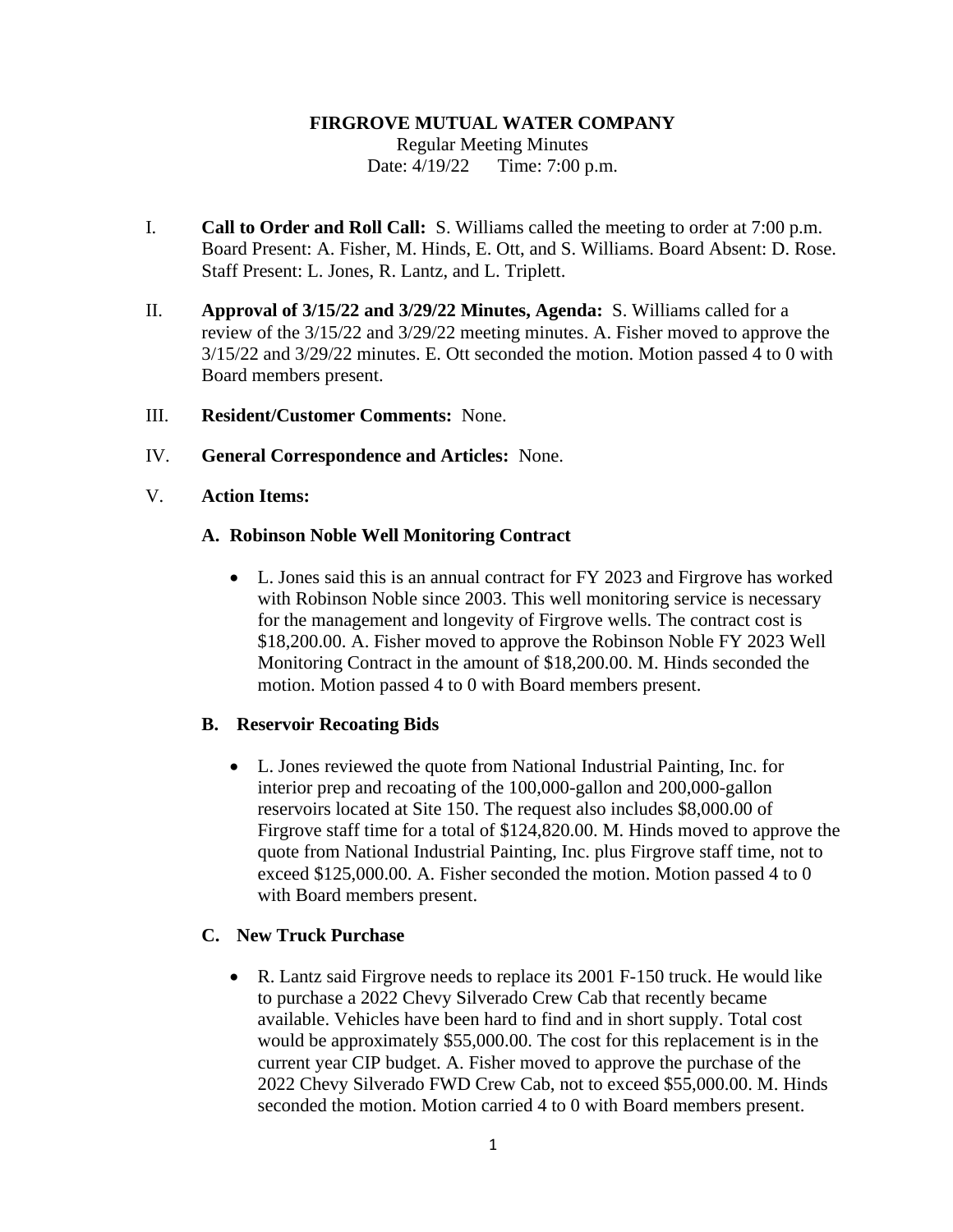## **D. Potential Share Charge Increase**

• L. Jones said that based on its last financial study, Firgrove was to increase share charges for three years starting April 1, 2020. Implementation of the increases was postponed due to COVID. Firgrove's rate consultant recommended that Firgrove now proceed with the planned increases. Staff recommends an implementation date of June 1, 2022. If the Board reapproves implementation, staff would issue a letter to developers and builders by May 2, 2022, to notify them of the increase. This will most likely create an influx of share purchases. M. Hinds moved to increase Firgrove share charges by 10% per year for 3 years according to Firgrove' financial plan, effective June 1, 2022, and April 1, 2023 and 2024, respectively. E. Ott seconded the motion. Motion carried 4 to 0 with Board members present.

# VI. **Staff Reports:**

### **A. Finance:**

• Cash Sheets – L. Triplett said expenses exceeded revenues for the month. The SRF loan deposit was made. Share purchases were low last month.

### **B. Operations:**

• None.

# **C. Administration:**

• State Budget Provisos – L. Jones reviewed four budget provisos related to bills that did not pass in the 2022 legislative session. (1) Incorporation of New City in Pierce County. (2) Fluoridation. (3) PFAS Stakeholder Forum. (4) Net Ecological Gain.

# **D. Board**

- Investment Report Report will be delayed until a future meeting.
- VII. **Informational Items:** PFAS Test Results L. Jones shared results of PFAS detections, which were included in the Board packet. None of the results exceeded the State Action Level (SAL) set by Washington State Department of Health. Firgrove will do additional monitoring depending on the level of current detections. Testing results will be included in Firgrove's Consumer Confidence Report.

### VIII. **Executive Session:** None.